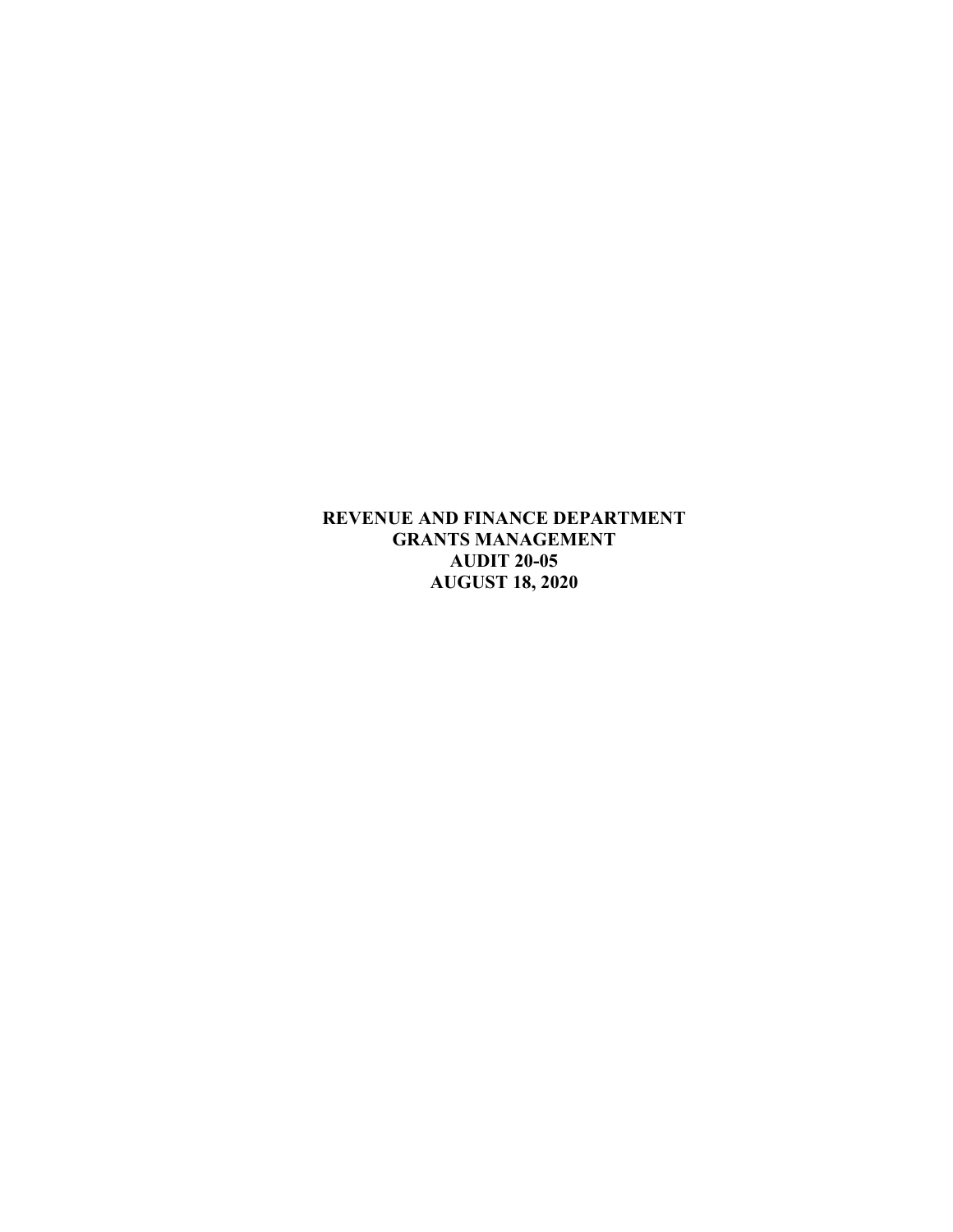# **CITY OF TAMPA**



**Jane Castor, Mayor**

**Internal Audit Department**

**Christine Glover, Internal Audit Director**

August 18, 2020

Honorable Jane Castor Mayor, City of Tampa 1 City Hall Plaza Tampa, Florida

RE: Grants Management, Audit 20-05

Dear Mayor Castor:

Attached is the Internal Audit Department's report on Grants Management.

Revenue and Finance Department has already taken positive actions in response to our recommendations. We thank the management and staff of the Water, Mobility, Police, Fire, and Parks and Recreation departments for their cooperation and assistance during this audit.

Sincerely,

/s/ Christine Glover

Christine Glover Internal Audit Director

cc: John Bennett, Chief of Staff Dennis Rogero, Chief Financial Officer Michael Perry, Budget Officer Lee Huffstutler, Chief Accountant

**315 E. Kennedy Blvd** • **Tampa, Florida 33602** • **(813) 274-7159**

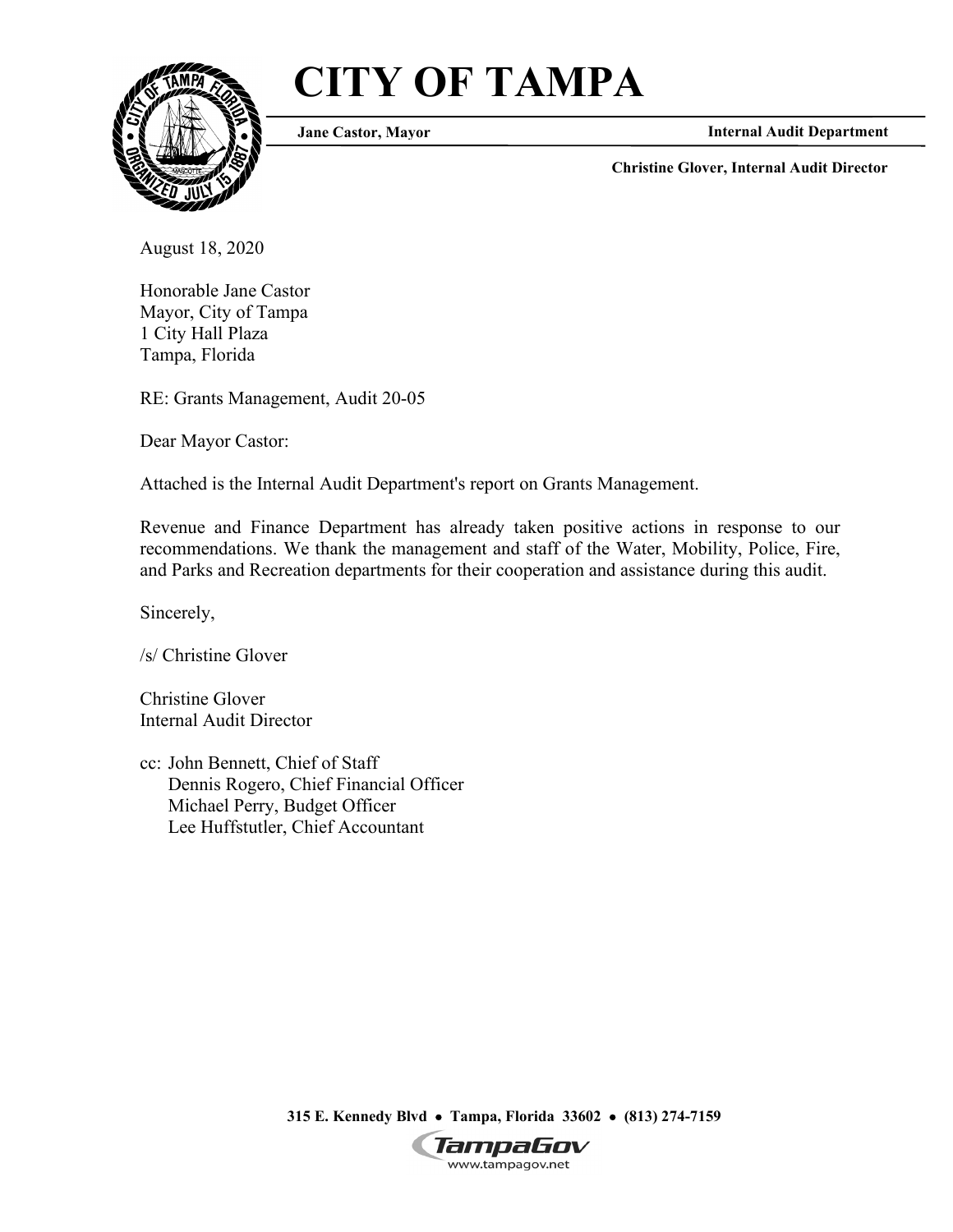#### **REVENUE AND FINANCE DEPARTMENT GRANTS MANAGEMENT AUDIT 20-05 AUGUST 18, 2020**

/s/ Vivian Walker

\_\_\_\_\_\_\_\_\_\_\_\_\_\_\_\_\_\_\_\_\_\_\_\_\_\_\_\_\_\_\_\_\_\_\_\_\_\_\_ Auditor

/s/ Christine Glover

 $\mathcal{L}_\text{max}$  and  $\mathcal{L}_\text{max}$  and  $\mathcal{L}_\text{max}$  and  $\mathcal{L}_\text{max}$ Audit Director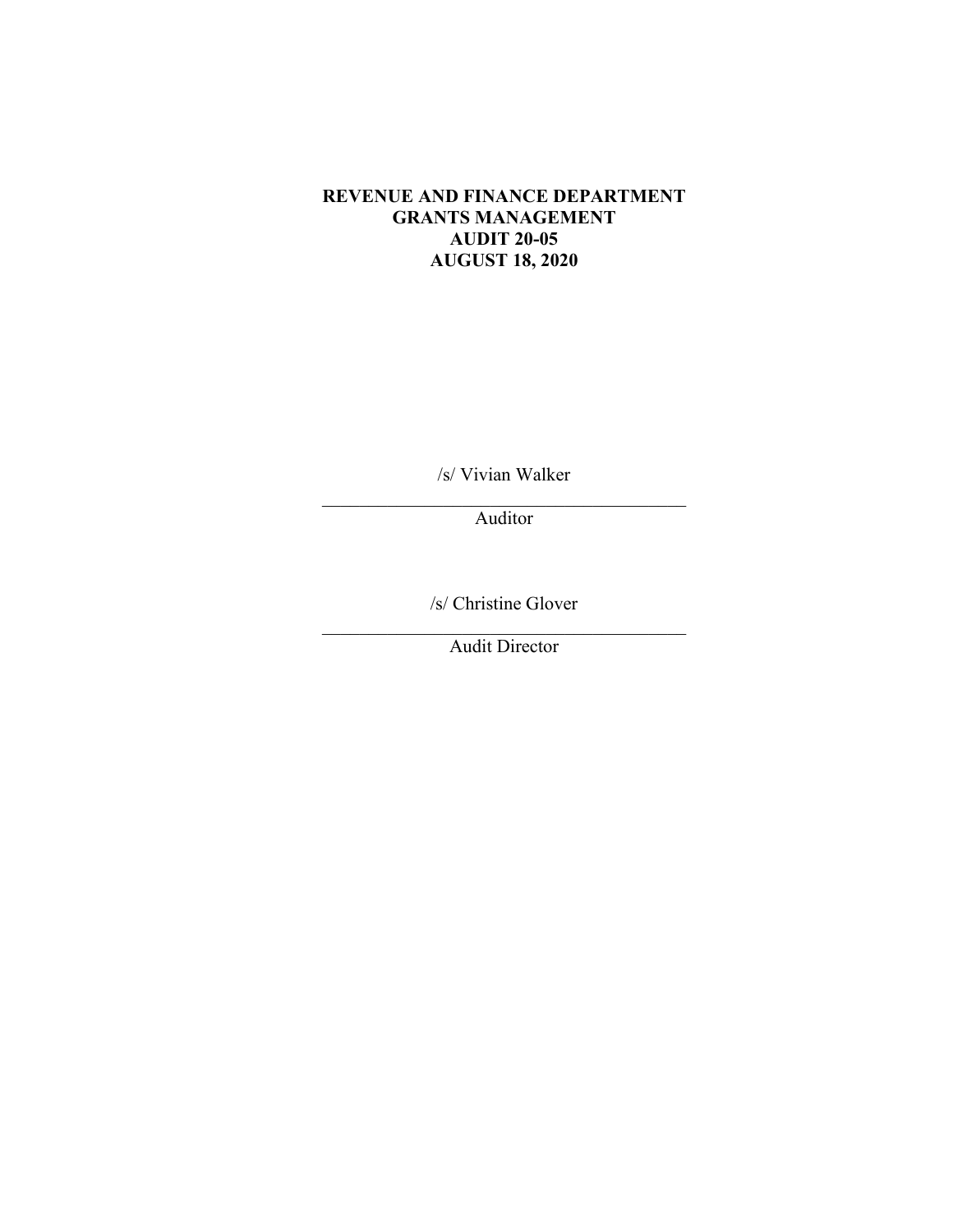#### **REVENUE AND FINANCE DEPARTMENT GRANTS MANAGEMENT AUDIT 20-05**

#### **BACKGROUND**

The Grants Office for the City of Tampa (COT) is a section within the Revenue and Finance Department. The stated mission of the area is "to provide technical, professional, and administrative support for departments related to the application and effective management of citywide grant activities." There are 12 employees within Revenue and Finance (including the Police Department's Urban Area Security Initiative aka UASI) who are involved with the daily management of grants that have been awarded to COT. Note: there is one employee whose primary responsibility is to coordinate grant activities for all departments.

COT has been awarded grants from federal and state agencies and some local entities. COT's financial policy defines a grant as "the receipt of funds from another governmental agency (e.g., Federal, State of Florida, or Southwest Florida Water Management District), whether or not services were performed by the City in exchange, as well as funding from private foundations or entities for specific activities or the purchase of equipment."

This audit did not include grants awarded to COT's Housing Division (separate audits). The Active Grant Listing Report as of May 29, 2020, reports COT awards, excluding housing related grants, as more than \$84 million as shown in the table below:

| <b>DEPARTMENT</b>                     | <b>AWARD AMOUNT</b> |
|---------------------------------------|---------------------|
| Fire                                  | \$6,337,590         |
| Police (includes UASI)                | \$19,299,537        |
| Water                                 | \$9,637,484         |
| Stormwater                            | \$38,808,107        |
| Transportation                        | \$9,311,773         |
| Parks and Recreation                  | \$287,720           |
| Economic Development                  | \$20,000            |
| <b>Logistics and Asset Management</b> | \$917,344           |

#### **STATEMENT OF OBJECTIVES**

This audit was conducted in accordance with the Internal Audit Department's FY20 Audit Agenda. The objectives of this audit were to ensure that:

- 1. The system of internal controls related to the accounting, disbursement, and compliance monitoring of grant funds is adequate.
- 2. COT complies with the requirements of grant agreements.
- 3. COT complies with applicable federal regulations required by grant agreements.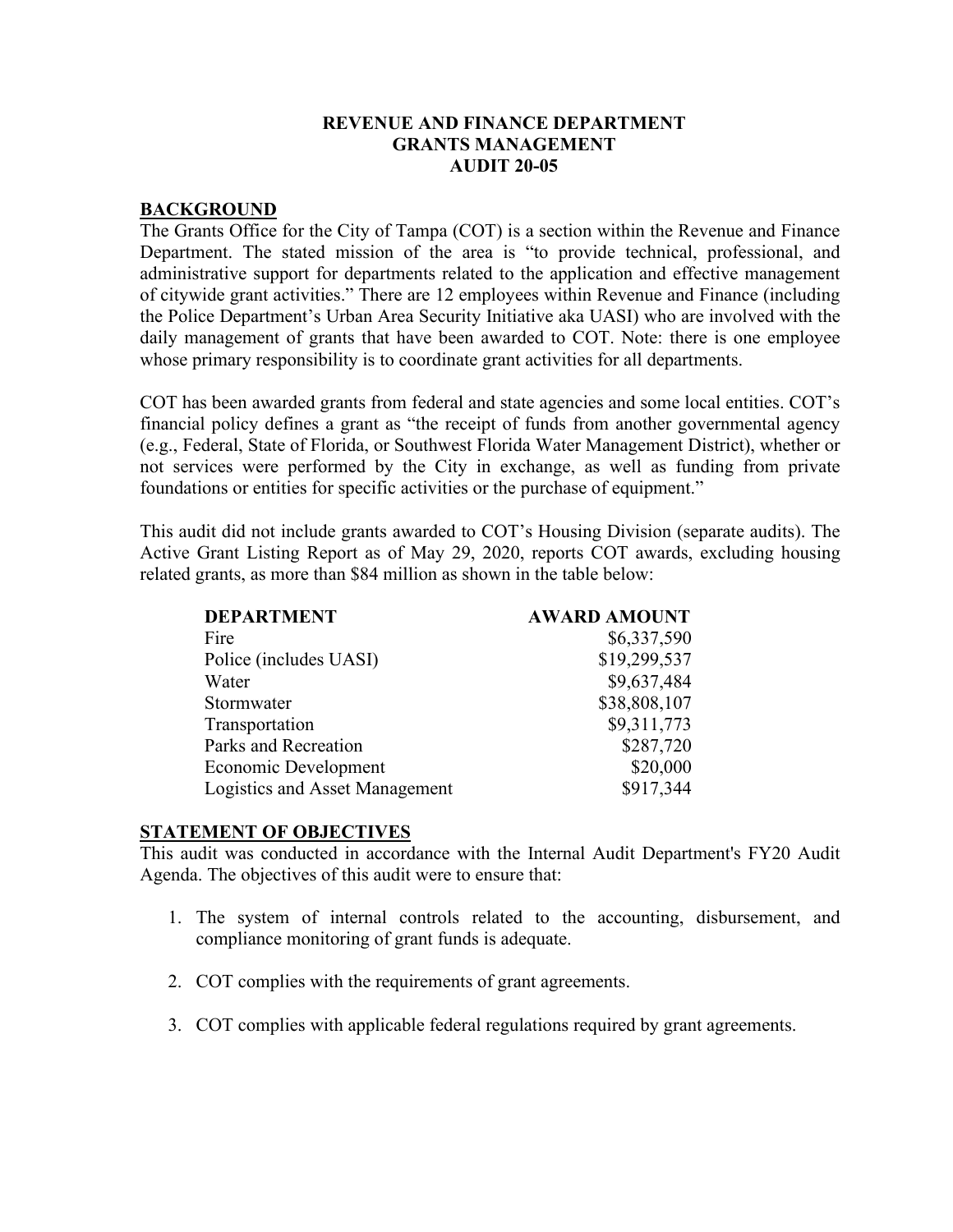## **STATEMENT OF SCOPE**

The audit period covered activity for all active grants as of March 2020, which included activity from July 2016 to December 2017 (dates of City Council approval). Tests were performed to determine whether the applicable department personnel were fulfilling their stated duties and responsibilities in an effective and efficient manner. Sample grants were selected using automated command language. Original records, as well as copies, were used as evidence and verified through observation and physical examination.

# **STATEMENT OF METHODOLOGY**

The source for identifying active grants was a weekly spreadsheet generated by Revenue and Finance through Oracle (COT's financial software), which has previously been evaluated and deemed reliable. The evaluation for proper internal controls and completion of the objectives for this audit was accomplished through the following tests:

- Reviewing grant files for documentation to support compliance with grant agreement requirements.
- Reviewing documentation to support the accuracy of reimbursement request to awarding agencies and proof of payment by COT.
- Tracing reimbursements received from grant awarding agencies to the proper revenue account.

## **STATEMENT OF AUDITING STANDARDS**

We conducted this performance audit in accordance with generally accepted government auditing standards. Those standards require that we plan and perform the audit to obtain sufficient, appropriate evidence to provide a reasonable basis for our findings and conclusions based on our audit objectives. We believe that the evidence obtained provides a reasonable basis for our findings and conclusions based on our audit objectives.

#### **AUDIT CONCLUSIONS**

Based upon the test work performed and the audit findings noted below, we conclude that:

- 1. The system of internal controls related to the accounting, disbursement and compliance monitoring of grant funds is adequate. However, both the process for requesting a reimbursement and recording the applicable receivable needs to be improved.
- 2. COT does not always comply with the grant agreement requirements.
- 3. COT does comply with applicable federal regulations required by the grant agreement.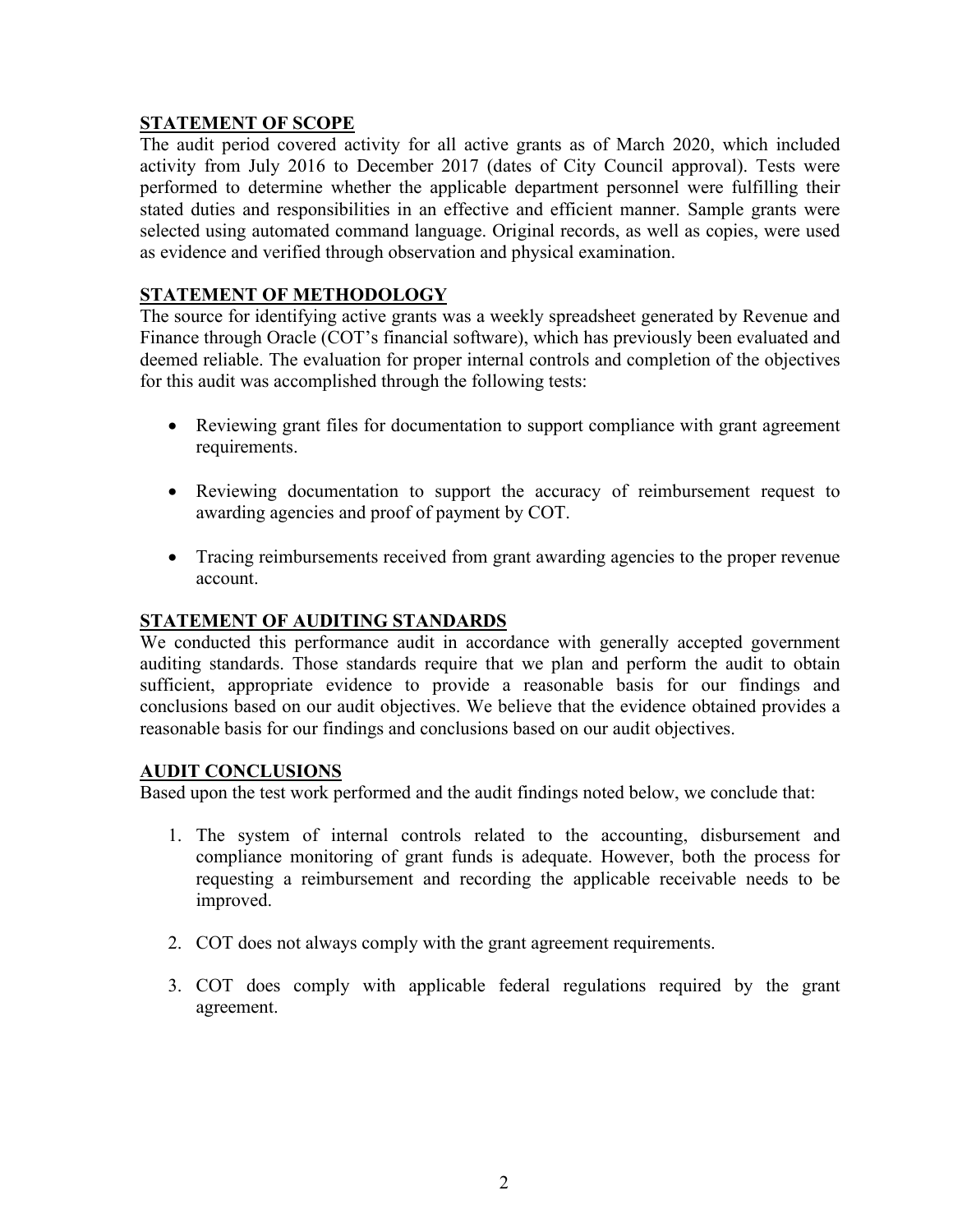# **GRANT MANAGEMENT GOVERNANCE**

STATEMENT OF CONDITION: Revenue and Finance's Grants Office includes the Grant Administrator and Grants Specialist. Additionally, there are Accountants from the City of Tampa's Revenue and Finance Accounting Division (Accounting) who prepare financial reports. The Grants Office has established processes in a proactive method for managing grants awarded to the COT and performs the following grant functions:

- Coordinates grant requests for approval by the Administration.
- Identifies and researches grants that could provide funding to COT projects.
- Writes and submits grants for some departments.
- Acts as grant manager for some departments.
- **Prepares progress reports for some departments.**

All grants dictate the frequency of progress reporting, a discussion with COT departmental grant managers identified various methods they use in order to comply with these requirements. Reporting tracking ranged from establishing a calendar reminder to departments that receive an email, in advance, from the awarding agency. The discussion also identified that some departments were in the process of developing written policies and procedures related to grants.

The Grants Office has a grants manual (currently being updated) that assigns responsibility for complying with all grant progress reporting to the departments and requires that a copy of the report be sent to them. Currently, not all departments are submitting their reports to them. This impedes the ability to proactively identify and address issues affecting specific grants that may have an impact citywide. Additionally, there is no governance policy assigning oversight to the Grants Office.

CRITERIA: The Grants Office's intranet page has the following objectives listed:

- The Grants Office is responsible for federal, state, and local legal compliance, grant agreement safeguards, and ensuring the proper use of fixed assets.
- The Grants Office ensures compliance with professional standards, proper monitoring of costs, and maintaining all source documents and supporting records as it relates to grants.

Additionally, effective grant management governance includes actively monitoring projects through the closeout phase.

CAUSE: Current staffing does not facilitate extensive involvement by the Grants Office with the daily management of grants for all COT departments.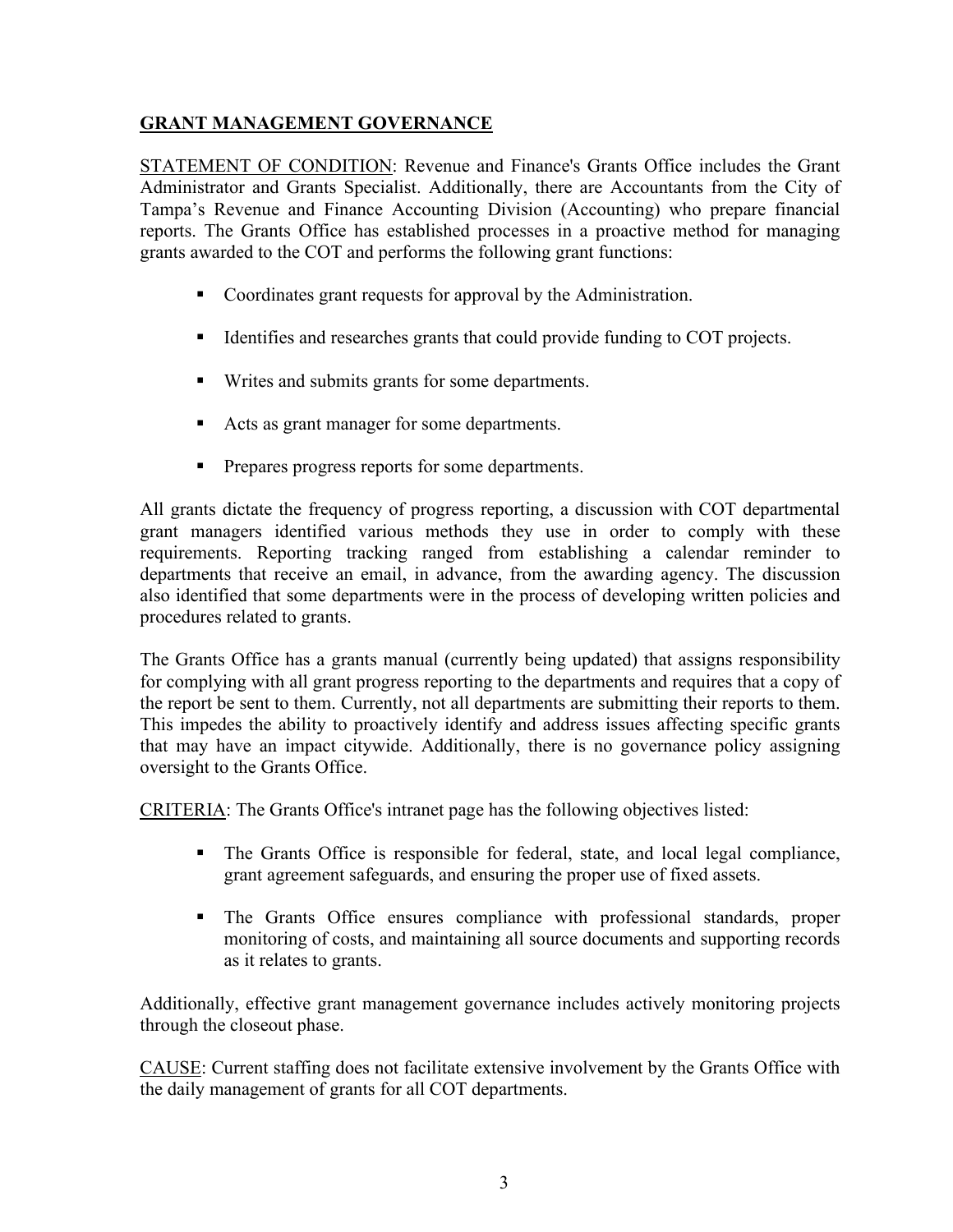EFFECT OF CONDITION: The potential for loss of revenue due to either denied reimbursements or inability to apply for future grants from the same agency, because of noncompliance with grant requirements.

RECOMMENDATION 1: Management should develop a governance policy that would provide a more defined role of the Grants Office and that gives oversight to them for all active grants. The policy should include progress and financial report submittal to them as well as including participation by the Grants Office for any interaction between the department and their awarding agencies. This will ensure accurate and consistent information is submitted to all awarding agencies. It also provides the Grants Office with the ability to identify any potential issues identified during one grant from occurring on future grants by taking proactive corrective measures immediately.

Upon development of a governance policy, the grants procedures manual should be updated and disseminated to all COT departments for implementation, to ensure consistent grant administration.

MANAGEMENT RESPONSE: The Revenue and Finance Department concurs with the recommendation and is developing a governance policy, in addition to the above-mentioned manual update. The development of a policy does not necessarily mean there are sufficient resources to implement and enforce the policy requirements, and, as noted above, the current staffing of a single employee precludes enforcement of such a policy; given sufficient resources, such a policy and practice would have already been implemented. Based upon the Revenue and Finance Department's recommendation, the Administration has authorized additional staff. This will allow for the development and enforcement of the policy modifications plus additional service level enhancements to support departmental management of grants.

TARGET IMPLEMENTATION DATE: The Budget Office will develop a governance policy and update the procedures manual by December 1, 2020.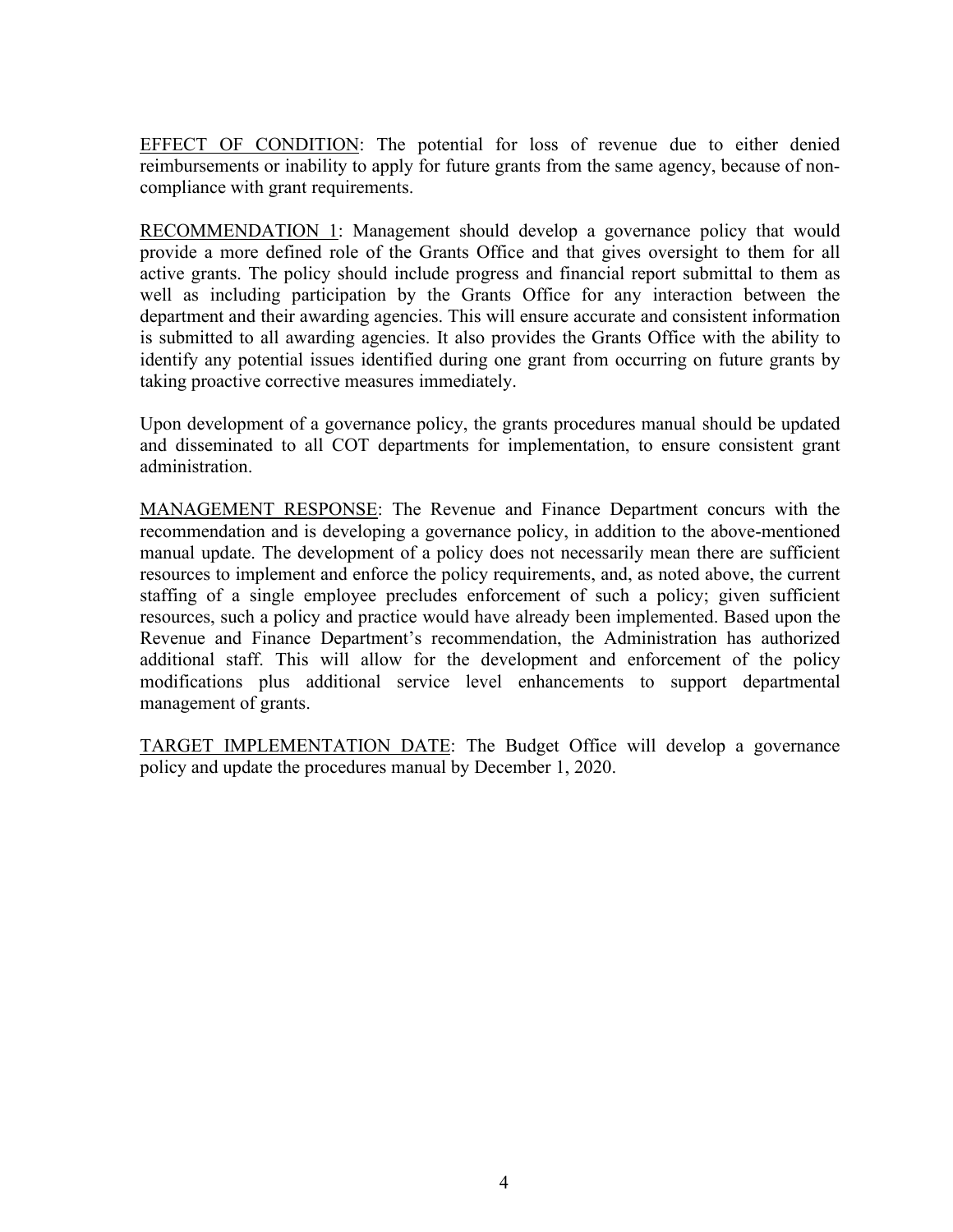#### **GRANT REIMBURSEMENTS**

STATEMENT OF CONDITION: The sampled grants selected had various frequencies for requesting reimbursement of expenses incurred related to the terms of the agreement. Of the ten sampled grants, reimbursement documentation for two grants could not be located. For the remaining eight grants, the review identified two reimbursement requests (to separate awarding agencies) that were denied. The grantors communicated the denials to Accounting. A discussion with Accounting indicated that they only notified the department's assigned grants manager of the denial; however, in a subsequent discussion with the Grant Administrator, it was indicated that the Budget Section for COT was aware of one of the denials.

Note: the Grant Specialist (GS) contacts the departments on a scheduled basis and obtains grant updates.

CRITERIA: The grant management process is intended to be centralized. Therefore, departments should keep the Grant Administrator informed of major aspects of the grant implementation. The Grants Office's intranet page has the following objectives listed:

- The Grants Office is responsible for federal, state, and local legal compliance, grant agreement safeguards, and ensuring the proper use of fixed assets.
- The Grants Office ensures compliance with professional standards, proper monitoring of costs, and maintaining all source documents and supporting records as it relates to grants.

The grant policy also indicates the financial manager is required to establish and maintain a grant file with all required information included in Section (i) – Grant File. Additionally, effective grant management governance includes actively monitoring projects through the closeout phase.

CAUSE: The current policy for grant administration does not require the departments to communicate back to the Grant Administrator on any determined frequency or if certain actions occur.

EFFECT OF CONDITION: A potential loss of revenues could impact the overall implementation of projects funded with grants.

RECOMMENDATION 2: Management should include obtaining status updates from Accounting, in order to identify any shortfalls between anticipated revenues from grant awards and actual receipts. Additionally, criteria should be developed that would require departments to notify the Grant Administrator of potential issues with the implementation of a grant.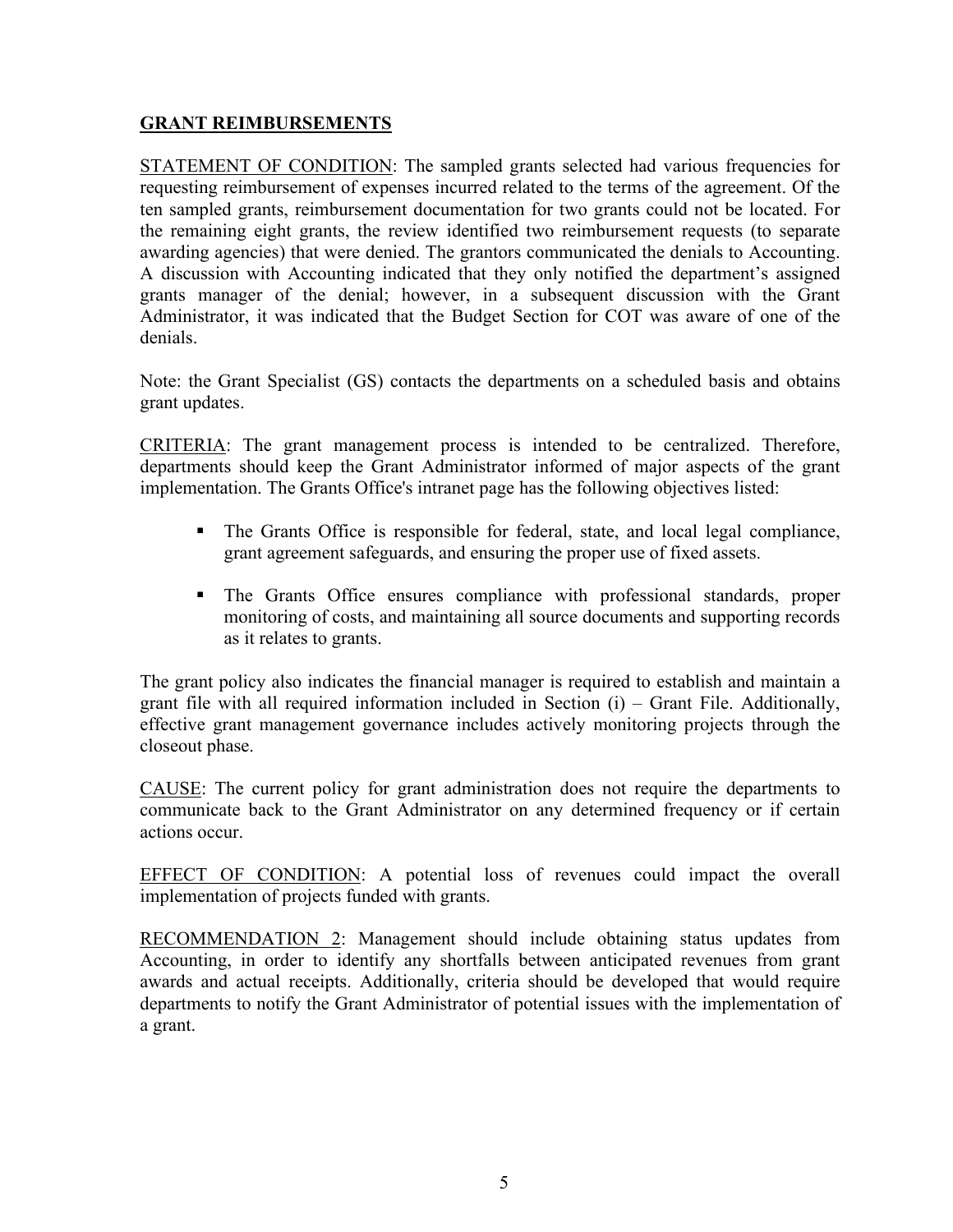MANAGEMENT RESPONSE: The Revenue and Finance Department concurs with the recommendation to formalize obtaining grant status updates from Accounting and for notifying the Grant Administrator of potential issues with the implementation of a grant. There are current internal controls that are not within the scope and knowledge of the Grants Specialist that are performed by the Accounting Office and the Budget Office that should be included by the Budget Grants Supervisor within the Office's scope of work.

TARGET IMPLEMENTATION DATE: December 1, 2020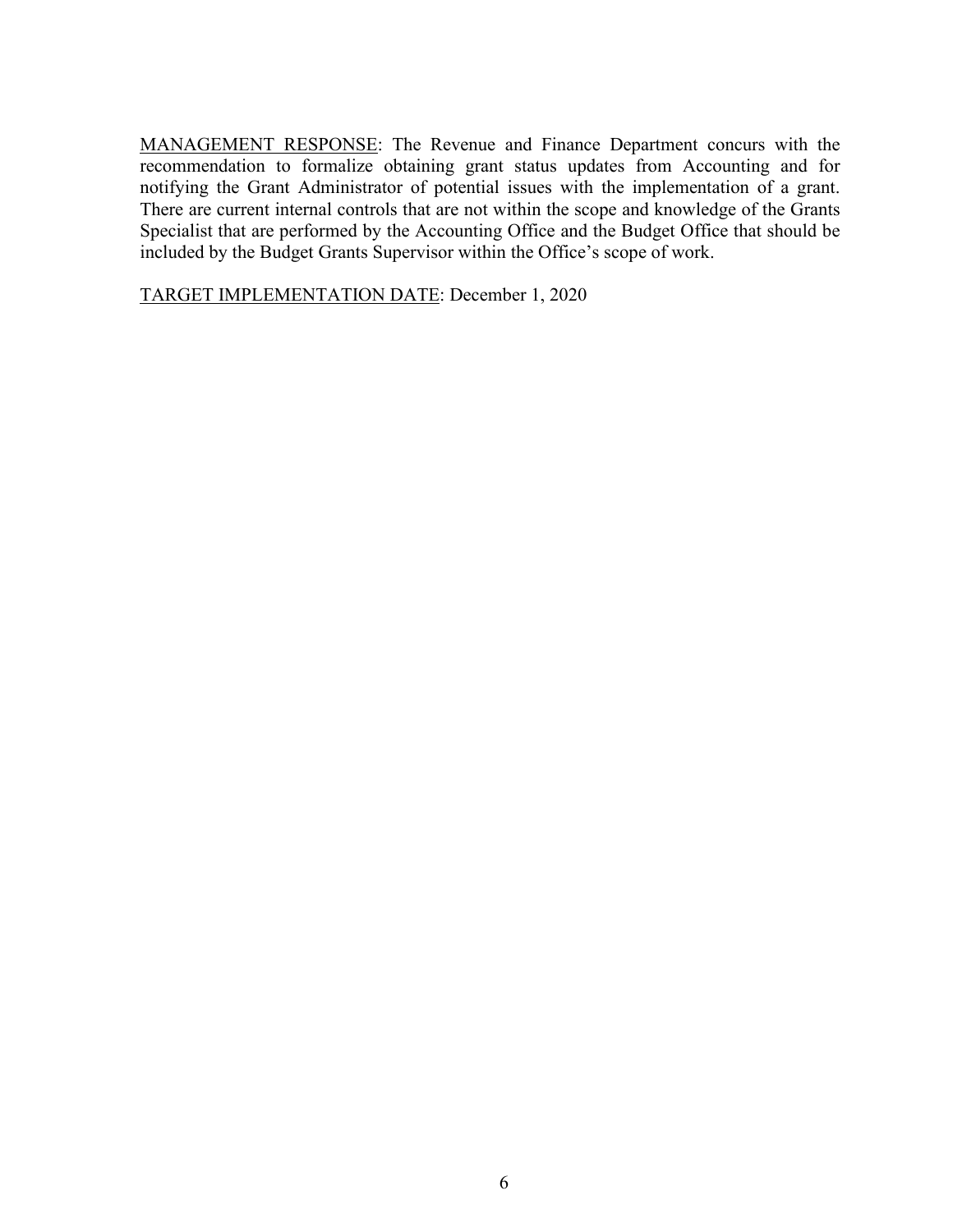# **GRANT DOCUMENTATION**

STATEMENT OF CONDITION: The current grant process delegates the administration of a received award to the department. Departments are accountable for obtaining the required approvals and maintaining grant files. For the non-UASI sampled grants (nine), departments provided available documentation. The documentation provided was reviewed to determine if COT complied with both the grant process for approval and grant requirements after the awarding of the funds. There was one grant selected that had an agreement signed but actual implementation had not yet started; therefore, no detail review for compliance with grant requirements could be performed.

For the documentation reviewed, the following exceptions were identified:

- Six grant awards did not have documentation of authorization from the Administration prior to submittal of an application.
- Two grant awards were accepted on behalf of COT before COT Council's approval.

For accounting purposes, donations are classified as grants. The sampled grants included a donation. However, no documentation could be provided to support compliance with the terms of the award. It was also determined that the department had not submitted a donations log to an email address established in the donations policy for COT.

CRITERIA: Since FY18, COT's grant policy has been documented in the annual budget under the section labeled "Financial Policies." Section 18.d. states that "Departments are not authorized to submit grant applications without the Mayor's approval. Authorization may be obtained by preparing a staff summary sheet for review by the Grant Administrator, COT Attorney's Office, Chief Financial Officer, respective Administrator, and Chief of Staff." COT Code Article VIII Section 8.01 establishes approval by the Council. Finally, effective 2016, Accounting implemented a process that requires departments to notify them of donations by submitting a donations log on a monthly basis.

CAUSE: The requirement to obtain authorization from COT Administration was not a documented policy at the time the application for three of the awards was submitted. The donations policy has been in place since 2016 but has not been enforced.

EFFECT OF CONDITION: Non-compliance with established guidelines for authorization could result in creating a financial obligation for the COT if grant requirements are not met.

RECOMMENDATION 3: Management should ensure grant requests follow the established process of obtaining authorization from COT Administration and approval from COT Council prior to either initiating an application or accepting funds.

MANAGEMENT RESPONSE: The Revenue and Finance Department concurs with the recommendation. The Grants Office will seek authorization prior to submitting a grant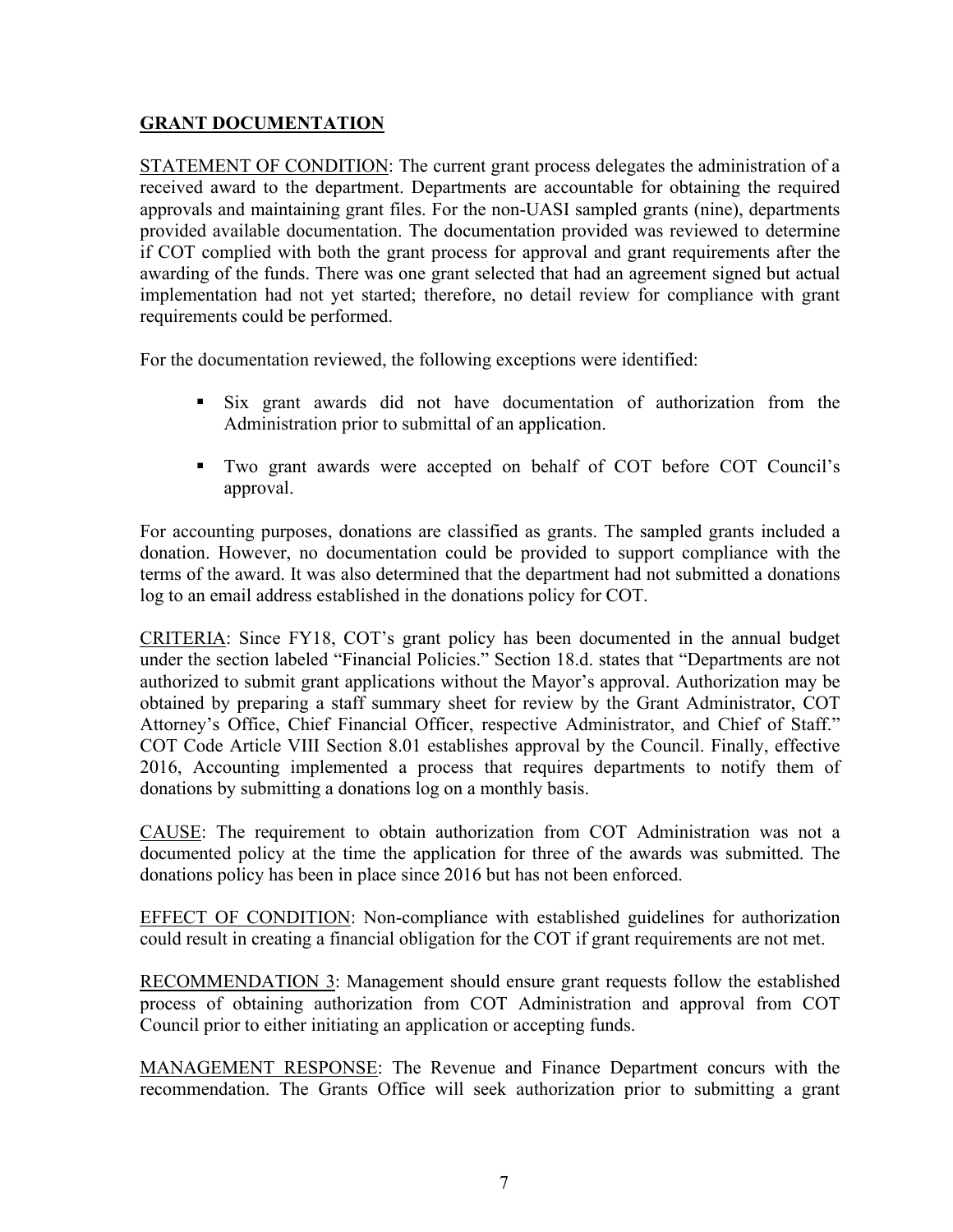application. The development of an annual grants plan and approval by the Administration has mostly accomplished this requirement. Council's approval is required to approve a grant agreement.

TARGET IMPLEMENTATION DATE: Revenue and Finance has implemented the recommendation. This has been mainly accomplished with the development of the annual grants plan approval by the Administration.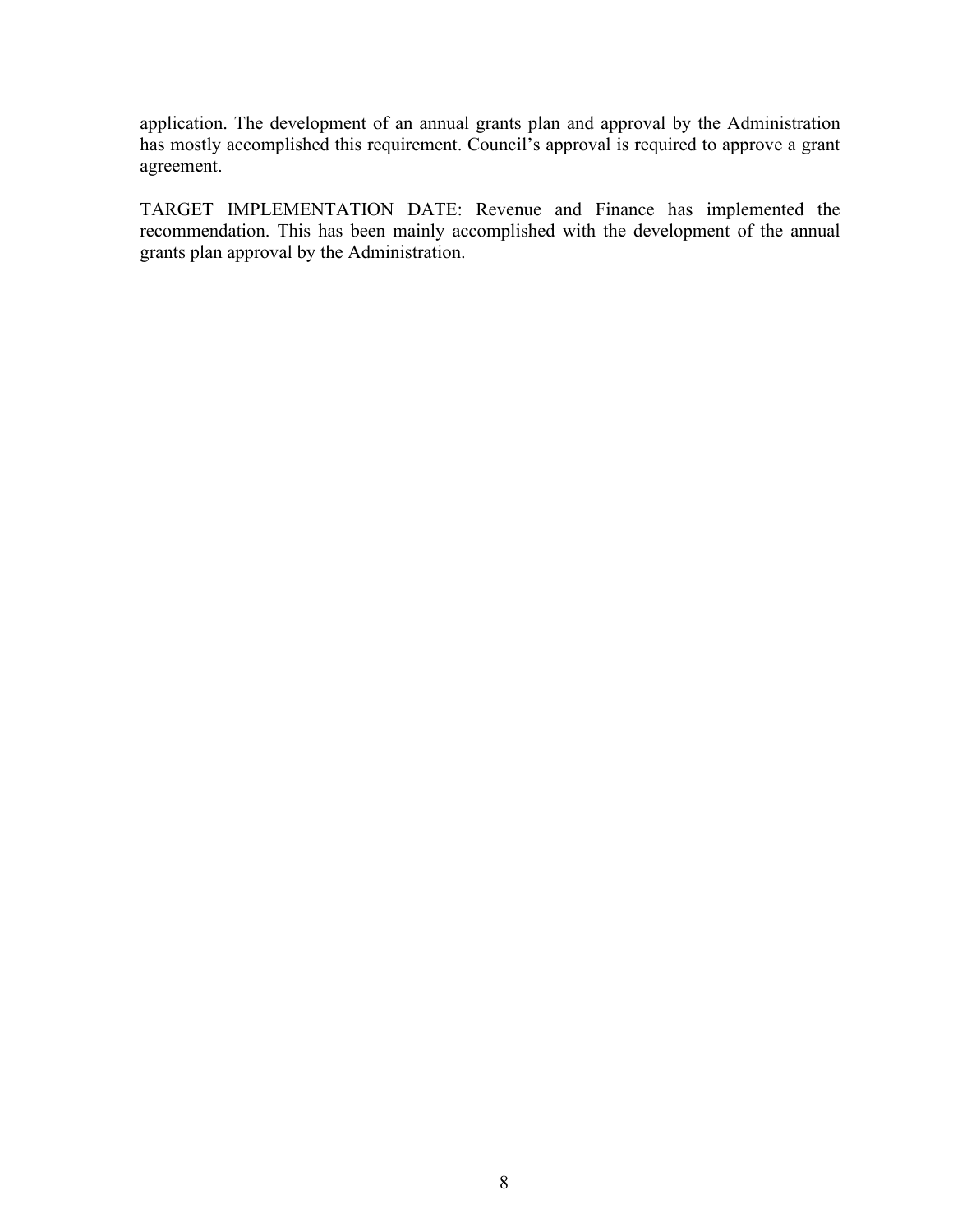# **UASI GRANT DOCUMENTATION**

STATEMENT OF CONDITION: The COT is the administrative agency for the UASI grant awarded by the Federal Department of Homeland Security. As the lead agency, the COT is responsible for purchasing equipment (including software) for "the jurisdictional agencies within the Tampa Urban Area, the footprint of which is consistent with the State's Regional Domestic Security Task Force Region IV, with the addition of the Port of Manatee." All participating agencies have signed an agreement with COT to comply with COT's purchasing procedures. The UASI 17 grant award documentation was reviewed to determine compliance by COT and the following exceptions were noted:

- Quarterly reports for the 1<sup>st</sup> and  $2<sup>nd</sup>$  quarters of 2019 did not have supporting documentation for the amount reported. Also, the  $1<sup>st</sup>$  quarter was not submitted within the 90-day requirement.
- Documentation of inventories for three agencies could not be provided.
- There is no documentation to support when other agencies take possession, from COT, of a purchased piece of equipment (including software).
- Seven of 12 reimbursements to the State of Florida were submitted more than 90 days after an item was acquired.
- The posting of reimbursements for four agencies were not properly recorded in the general ledger. As a result, account balances for the UASI 17 grant were overstated by more than \$190,000. Additionally, due to untimely posting of journal entries, account balances for FY19 and FY20 were incorrect.

CRITERIA: The UASI grant requires quarterly reporting within 30 days after the established reporting period. Request for reimbursements may be submitted at any time within 90 calendar days "of the expenditure of funds."

Code of Federal Regulations 2-200.20, 22, 58, 315, all provide requirements of how purchased equipment is to be inventoried – including software. Specifically, 200.315 indicates that at a minimum, physical inventories are to be taken at least every two years. The regulation also requires property records to include "who holds title" to the asset.

Generally Accepted Accounting Principles suggest recording revenues when "realized and earned" not when received. Additionally, the City's Revenue and Finance's Accounts Receivable policy, requires a monthly booking of receivables.

CAUSE: Forms and processes are not in place to coordinate efforts between offices and other UASI agencies.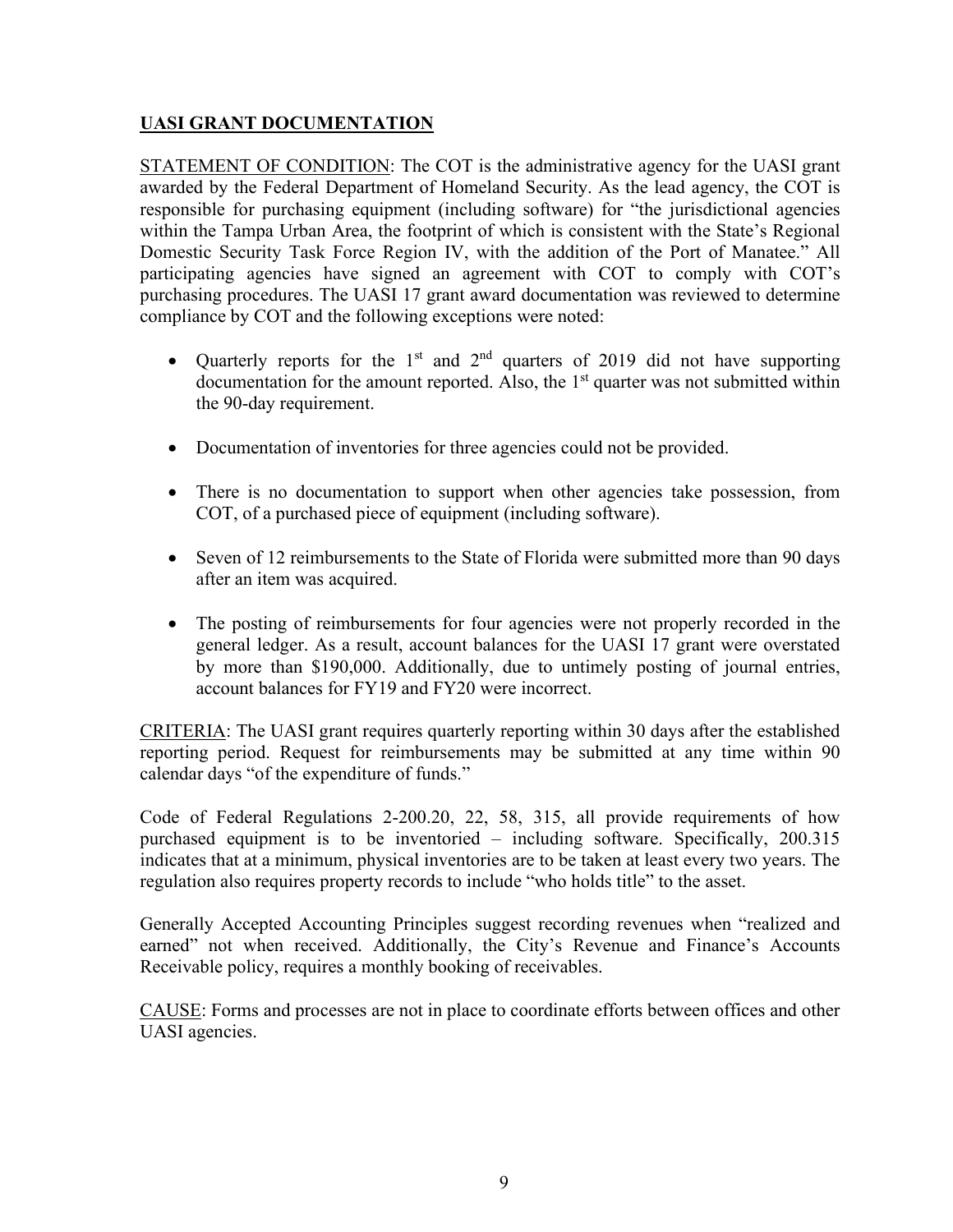EFFECT OF CONDITION: Non-compliance with the requirements of the grant could impact future awards. Additionally, untimely posting of revenues could result in understated income.

RECOMMENDATION 4: Management should implement a process that would ensure more timely reporting of activities as well as timely requests for reimbursements. Additionally, at the time of the request for reimbursement, a receivable should be recorded in order to ensure proper posting of the revenue when received.

Documentation should be retained to provide support of when other agencies take possession of items acquired by COT using UASI funds. Additionally, documentation of at least biannual inventories should be kept with the grant file.

MANAGEMENT RESPONSE: The Revenue & Finance Department has developed and disseminated policy and procedure statements related to grants handling and reporting, including asset tracking of grant purchased items. These policies and procedures require a coordination of efforts between all parties involved. Despite our guidance, there are internal control weaknesses that have resulted in findings as outlined above. We concur with the above items as outlined by the Internal Audit Department and we will review our policies and procedures documents to isolate weakness and eliminate them.

TARGET IMPLEMENTATION DATE: A review and revision (as needed) of grants and property control related policies and procedures will be conducted within 90 days, which will be followed by training for internal and external participants in the grants processes, including the UASI Office of TPD.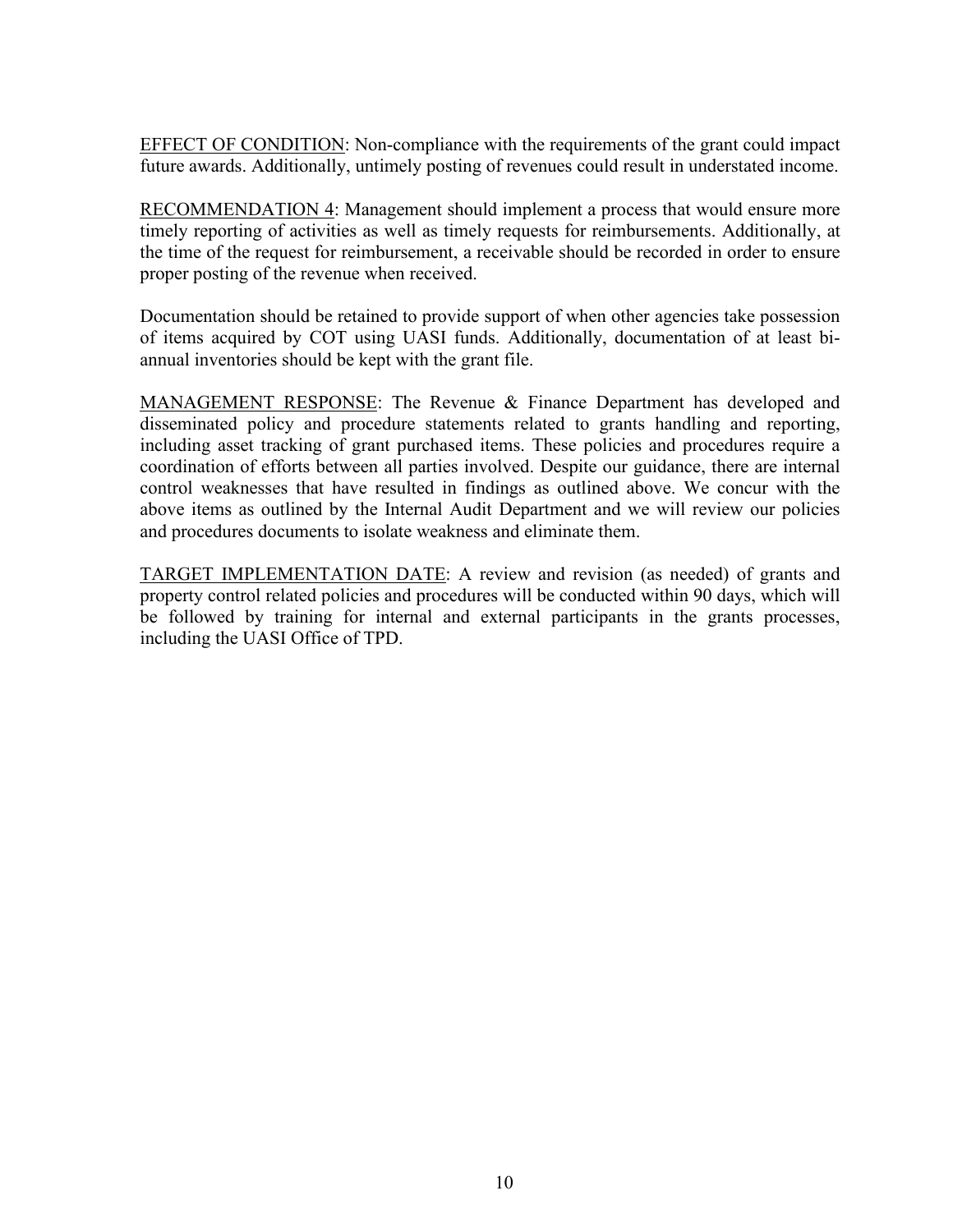# **UNTIMELY POSTING OF REIMBURSEMENTS**

STATEMENT OF CONDITION: Grants Management has delegated the responsibility for daily operations of grants to the departments. Each COT department has an assigned grants manager and Accounting supports the department with the financial component of the grant. A sample of 10 grants awarded to various COT departments was selected to review for compliance with grant requirements; however, implementation of one grant had not yet started and one other grant was funded in advance. For the remaining eight grants, the reimbursement documentation for two grants could not be provided due to staff turnover (Port Security and TIPS).

The documentation for reimbursement requests of the Staffing for Adequate Fire Emergency Response (SAFER) grant identified an average of 148 days (ranging from 79 to 240) for the requests to be submitted to the awarding agency. The Accounting process requires an accounts receivable to be recorded in the financial system in order to post the incoming wire for the requested reimbursement. For the SAFER grant reimbursements, the time to record the accounts receivable averaged 26 days. Additionally, the subsequent actual recording of the incoming wire averaged 15 days.

CRITERIA: The grant policy indicates the financial manager is required to establish and maintain a grant file with all required information included in Section (i) – Grant File. The SAFER grant permits reimbursement "as needed, for the salary and associated benefits (actual payroll expenses) incurred for the SAFER-funded positions."

CAUSE: The untimely postings were identified as being a result of not knowing which grant to credit for an incoming wire.

EFFECT OF CONDITION: The untimely submittal for reimbursement could defer the City's income.

RECOMMENDATION 5: Accounting Management should establish a process that would require properly documenting and maintaining reimbursement files and timely submitting requests for reimbursements.

Additionally, at the time of the request for reimbursement, a receivable should be recorded in order to ensure proper posting of the revenue when received.

MANAGEMENT RESPONSE: The Revenue & Finance Department has developed and disseminated policy and procedure statements related to grants handling and reporting. Yet, we have found that despite our guidance, there are internal control weaknesses that have resulted in findings as outlined above. We concur with the above items as outlined by the Internal Audit Department and we will review our policies and procedures documents to isolate weakness and eliminate them.